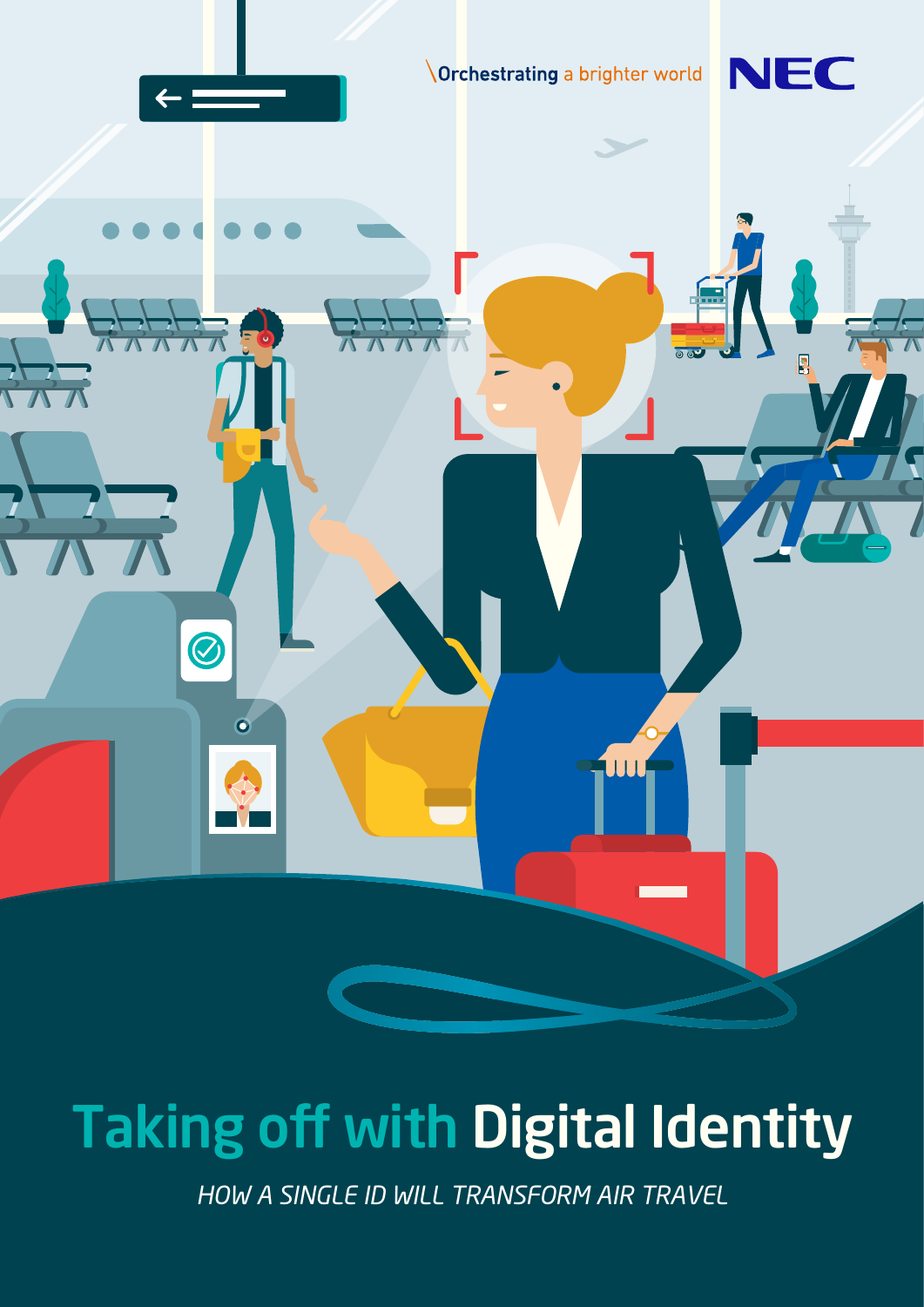





Why NEC

(NIST) **Fast and accurate** Deployment at over 25 Airports **Trusted Partner**







**Not all biometrics technologies are the same.** NEC's high-quality algorithms have been proven in numerous deployments worldwide in a variety of settings, including aviation. A trusted vendor, we deliver real-world performance using the latest cutting-edge technologies.



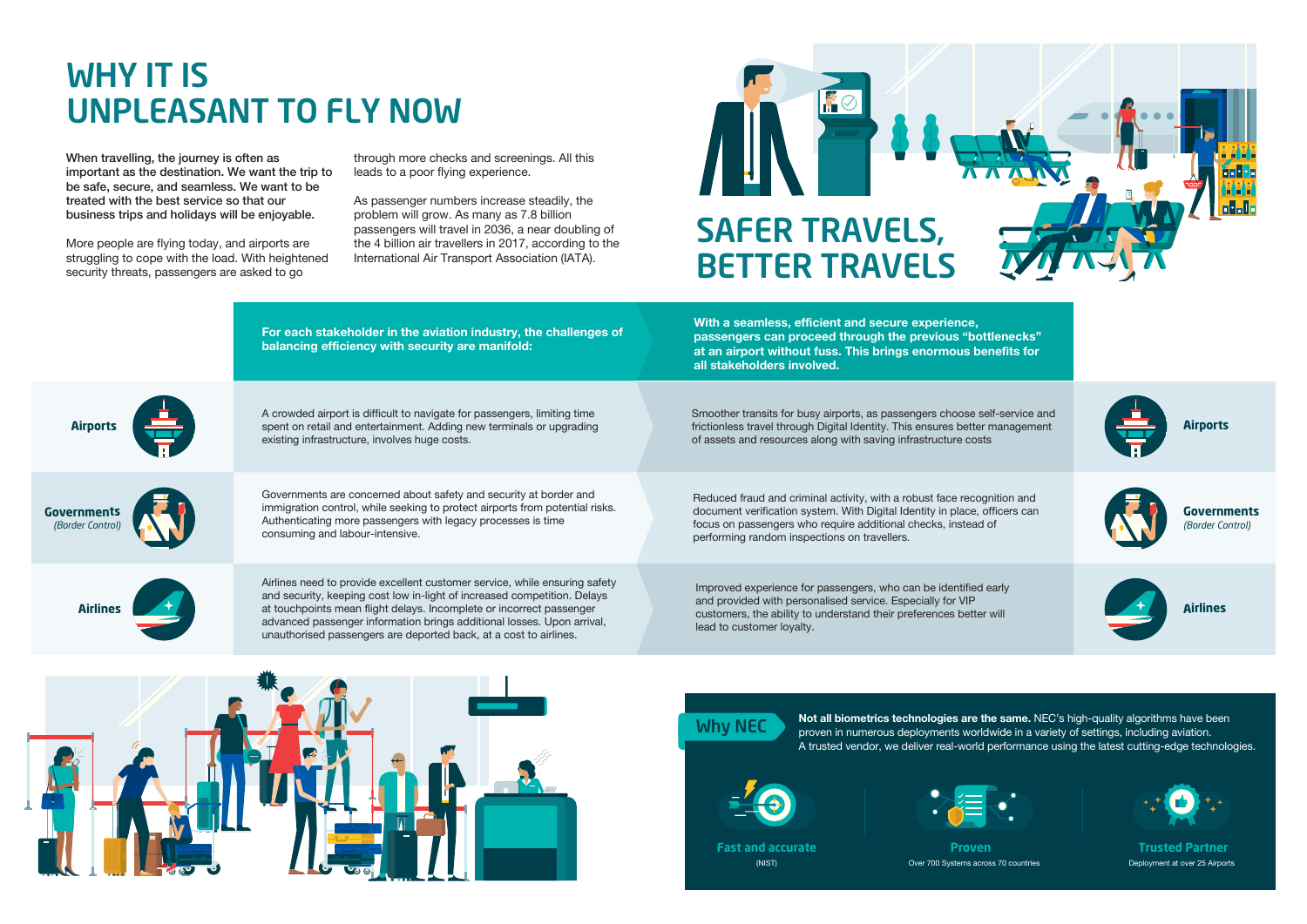Repetitive processes are eliminated, touchpoints are reduced and queues are shortened.

Instant verification cuts the time spent on manual ID checks, reducing manpower demands and boosting capacity at airports.

# **SECURE**

Biometrics offers improved security. Face recognition with liveness detection now spots spoofing.

One ID makes it harder to cross borders under a false identity, reducing crime.







## KNOWING YOUR PASSENGER

Airports and airlines have to be ready for the passenger growth, while watching operational costs, finding new revenue streams and improving passenger flow by offering a seamless experience.

If passengers can identify themselves digitally and physically with a Digital Identity for all stakeholders, they can enjoy a frictionless trip through the checks. This way, the flow of passengers at the airport would be seamless, efficient and secure.

#### **NEC Digital Identity technology** enables a

passenger's biometrics (facial recognition, for example) and travel information to be captured on a single record. This can then be used as a trusted token to identify him to each stakeholder easily. In future, this token can also be tied to a trusted National Digital ID making it more secure.

At every step of the journey – whether during self-bag-drop, at border control or aircraft boarding – a passenger can simply complete a facial scan without having to provide his passport or boarding pass. *His face is his ID.*

# Seamless travel with Digital Identity  $\rightarrow$

*1. Getting Ready*



#### *Border Control & Security 4.*

### *Shopping & Leisure 5.*

#### *3. Bag Drop*



After making a booking, a traveller gets started on her journey with her smartphone, where she opts-in to register her face and passport along with her travel information such as flight information.



With a face scan at the gate, she gets the greenlight to board a plane. This ensures only the right passengers get on the plane.



Once she lands at the destination, this Digital Identity can also be extended for secure identity management based on face recognition across hotels check-ins, car rental and theme park entry.

With less time queuing, passengers can relax and enjoy their time until departure. Passenger is automatically identified when she approaches an airline lounge or retail shops, where she can receive customised service. Again, no need for documents.

Information entered earlier is verified along with the passenger and passport using face recognition at the airport. From here, her face is her ID for all checkpoints.



At a self-service kiosk, she scans her face to confirm her identity and the information is tagged to her bags. which she drops off at the kiosk.



Behind the simplicity of the experience is a sophisticated ID management system that has to be set up to store, secure and process the IDs as a traveller passes through various checkpoints in his journey.

With each stakeholder, the data is shared on a need-to-know, authorised-to-know basis, ensuring the private data is protected.

## *MANAGING THE*

At immigration/border control, facial recognition is used to check the passenger's identity against the Government databases.